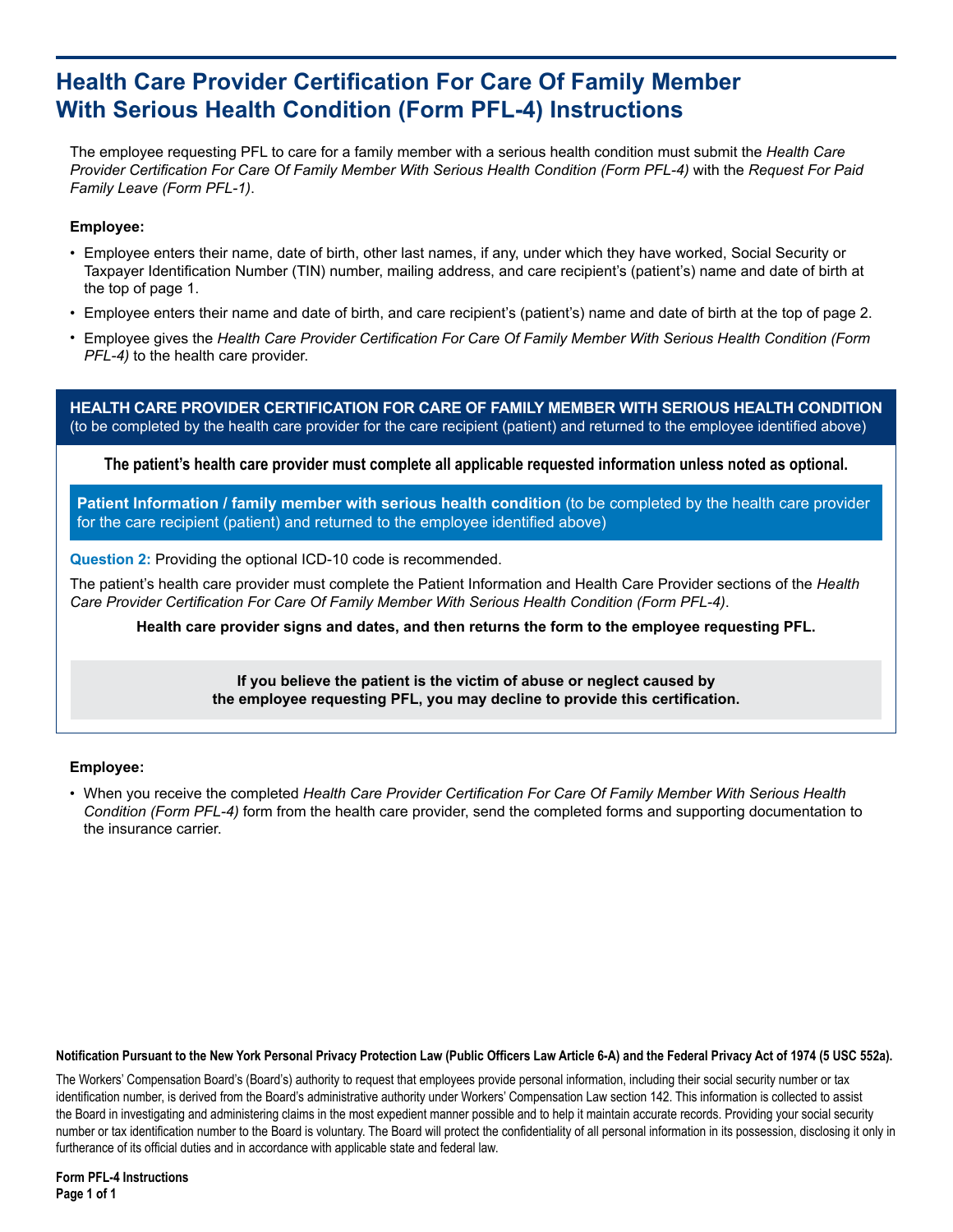

Standard Security Life Insurance Company Paid Family P.O. Box 25339, Farmington, NY 14425 Phone: 800-477-0087 | Fax: 585-398-2854 Email: claims@sslicny.com

**Request For Paid Family Leave**

Health Care Provider Certification For Care Of Family Member With Serious Health Condition (Form PFL-4)

**INSTRUCTIONS INCLUDED WITH FORM**

| Employee's name (first name, middle initial, last name)                                                                                                                                                                                                                                            | Employee's date of birth (MM/DD/YYYY)<br>I                   |
|----------------------------------------------------------------------------------------------------------------------------------------------------------------------------------------------------------------------------------------------------------------------------------------------------|--------------------------------------------------------------|
| Other last names, if any, under which employee has worked                                                                                                                                                                                                                                          | <b>Employee's Social Security Number or TIN</b>              |
| <b>Employee's mailing address</b>                                                                                                                                                                                                                                                                  |                                                              |
| Mailing address                                                                                                                                                                                                                                                                                    |                                                              |
| City, State                                                                                                                                                                                                                                                                                        | Zip code<br>Country (if not U.S.A.)                          |
| Care recipient's (patient's) name (first name, middle initial, last name)                                                                                                                                                                                                                          | Care recipient's (patient's) date of birth (MM/DD/YYYY)<br>I |
| HEALTH CARE PROVIDER CERTIFICATION FOR CARE OF FAMILY MEMBER WITH SERIOUS HEALTH CONDITION<br>(to be completed by the health care provider for the care recipient (patient) and returned to the employee identified above)                                                                         |                                                              |
| Patient Information / family member with serious health condition (to be completed by the health care provider<br>for the care recipient (patient) and returned to the employee identified above)                                                                                                  |                                                              |
| 1. Does patient require care by the employee requesting Paid Family Leave (PFL)?                                                                                                                                                                                                                   |                                                              |
| Yes<br>No (If no, skip to "Health Care Provider Information".)                                                                                                                                                                                                                                     |                                                              |
| Note: For the purposes of this section, "providing care" may include necessary physical care, emotional support, visitation, assistance in treatment,                                                                                                                                              |                                                              |
| transportation, arranging for a change in care, assistance with essential daily living matters, and personal attendant services.                                                                                                                                                                   |                                                              |
| 2. Primary ICD-10 code (optional)                                                                                                                                                                                                                                                                  |                                                              |
| 3. Diagnosis                                                                                                                                                                                                                                                                                       |                                                              |
|                                                                                                                                                                                                                                                                                                    |                                                              |
|                                                                                                                                                                                                                                                                                                    |                                                              |
|                                                                                                                                                                                                                                                                                                    | ı                                                            |
|                                                                                                                                                                                                                                                                                                    |                                                              |
|                                                                                                                                                                                                                                                                                                    |                                                              |
|                                                                                                                                                                                                                                                                                                    | Days/week<br>Days/month<br><b>OR</b>                         |
| Health Care Provider Information (to be completed by the health care provider for the care recipient (patient) and<br>returned to the employee identified above)                                                                                                                                   |                                                              |
| 4. Date patient's condition commenced (MM/DD/YYYY)<br>5. First date care for patient is needed (MM/DD/YYYY)<br>6. Expected date patient will no longer require care (MM/DD/YYYY)<br>7. Estimated number of days per week OR days per month patient requires care<br>8. Health care provider's name |                                                              |
|                                                                                                                                                                                                                                                                                                    | Form PFL-4 continued from prior page                         |